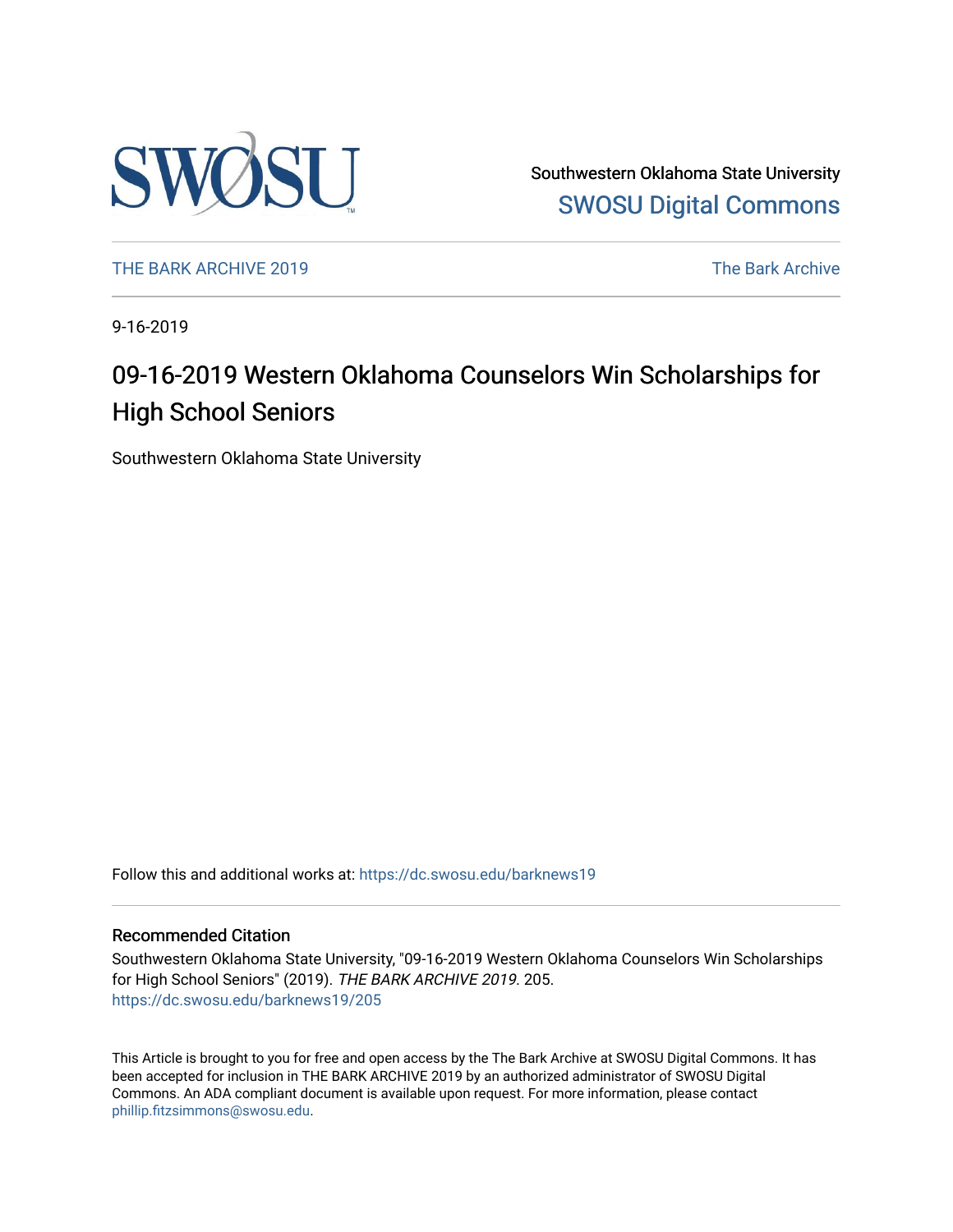



# **Western Oklahoma Counselors Win Scholarships for High School Seniors**

Two high school counselors each won a \$1,000 scholarship for a high school senior who chooses to attend Southwestern Oklahoma State University. Polly Bredy (second from left) of Caddo Kiowa Technology Center and Melinda Olson (fourth from left) of Hobart High School won the scholarships at a recent SWOSU high school counselor program and luncheon on the Weatherford campus. Making the presentations were (from left) SWOSU Recruiters Hayden Priddy and Seth Odam and Director of Enrollment Management Todd Boyd.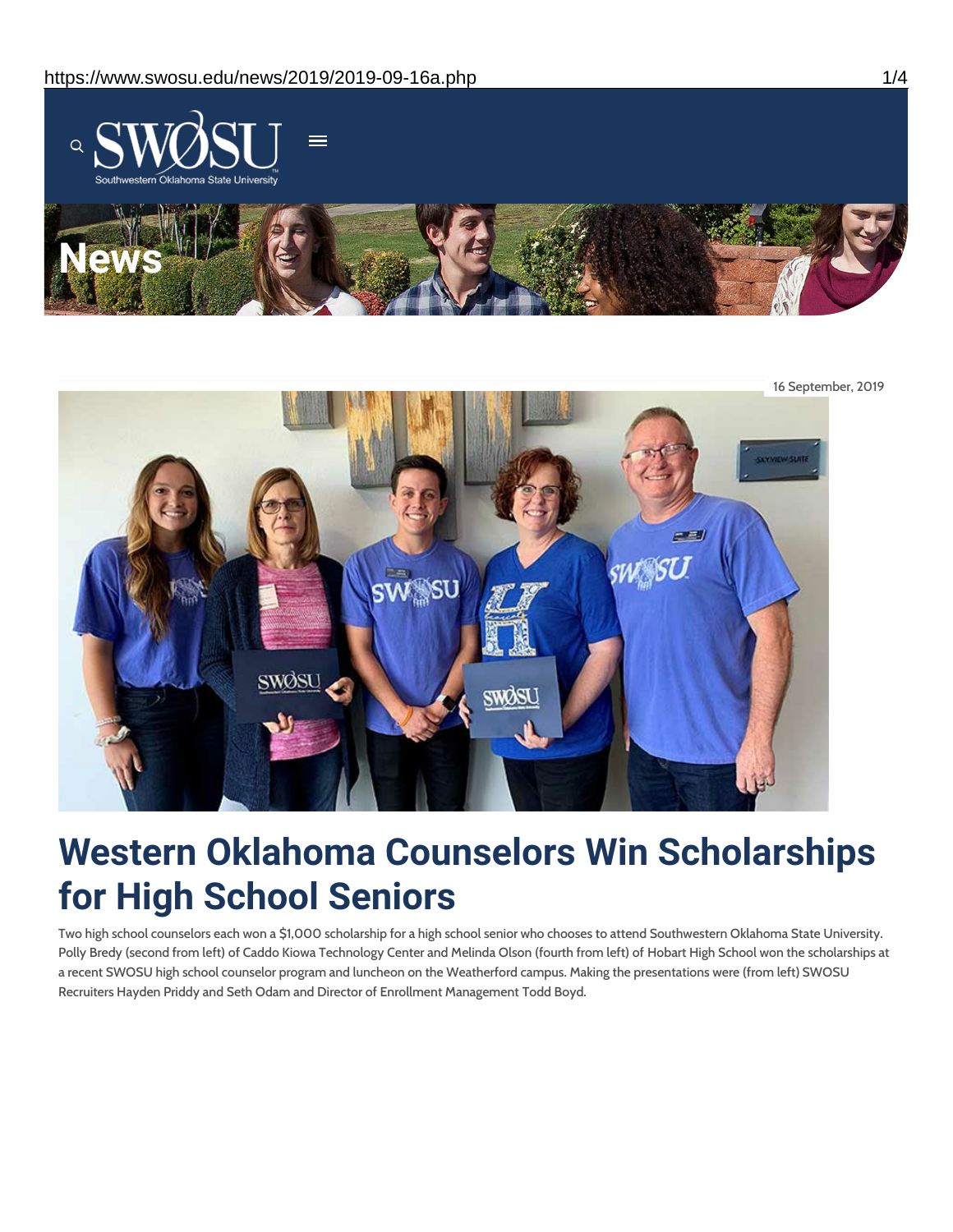| Administration<br>D<br>Alumni and Foundation<br>D<br>Community<br>D<br>Events<br>D | Academics | D |
|------------------------------------------------------------------------------------|-----------|---|
|                                                                                    |           |   |
|                                                                                    |           |   |
|                                                                                    |           |   |
|                                                                                    |           |   |
| <b>Faculty and Staff</b><br>D                                                      |           |   |
| Miscellaneous<br>D                                                                 |           |   |
| Sayre<br>D                                                                         |           |   |
| <b>Students</b><br>D                                                               |           |   |

## **Archive Links**  $2018$  $2019$ [2020](https://www.swosu.edu/news/2020/index.php)  $\bullet$ [Archive](https://dc.swosu.edu/bark/) **Archive Archive Archive Archive Archive** Archive Archive Archive Archive Archive Archive Archive Archive



### Weatherford Campus

100 Campus Drive Weatherford, OK 73096

### Sayre Campus

409 E Mississippi Ave Sayre, OK 73662

Connect to Us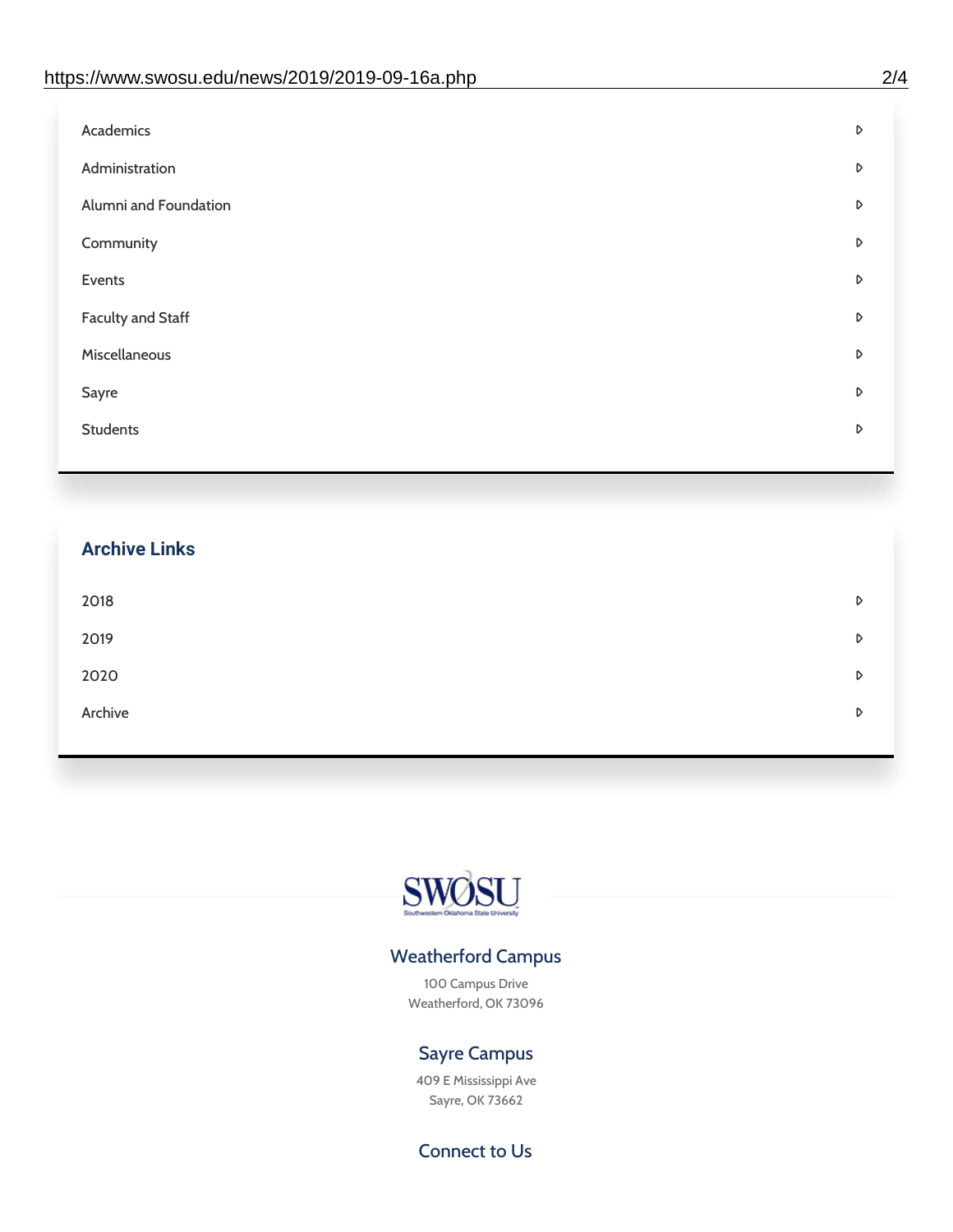千岁回调

Contact [Information](https://www.swosu.edu/about/contact.php) [University/Facility](https://www.swosu.edu/about/operating-hours.php) Hours [Campus](https://map.concept3d.com/?id=768#!ct/10964,10214,10213,10212,10205,10204,10203,10202,10136,10129,10128,0,31226,10130,10201,10641,0) Map

Give to [SWOSU](https://standingfirmly.com/donate)

Shop [SWOSU](https://shopswosu.merchorders.com/)



**[Directory](https://www.swosu.edu/directory/index.php)** 

[Calendar](https://eventpublisher.dudesolutions.com/swosu/)

[Apply](https://www.swosu.edu/admissions/apply-to-swosu.php)

[GoSWOSU](https://qlsso.quicklaunchsso.com/home/1267)

[Jobs@SWOSU](https://swosu.csod.com/ux/ats/careersite/1/home?c=swosu)



Current [Students](https://bulldog.swosu.edu/index.php)

[Faculty](https://bulldog.swosu.edu/faculty-staff/index.php) and Staff

**Enrollment Management** [580.774.3782](tel:5807743782)

> **PR/Marketing** [580.774.3063](tel:5807743063)

**Campus Police** [580.774.3111](tel:5807743111)